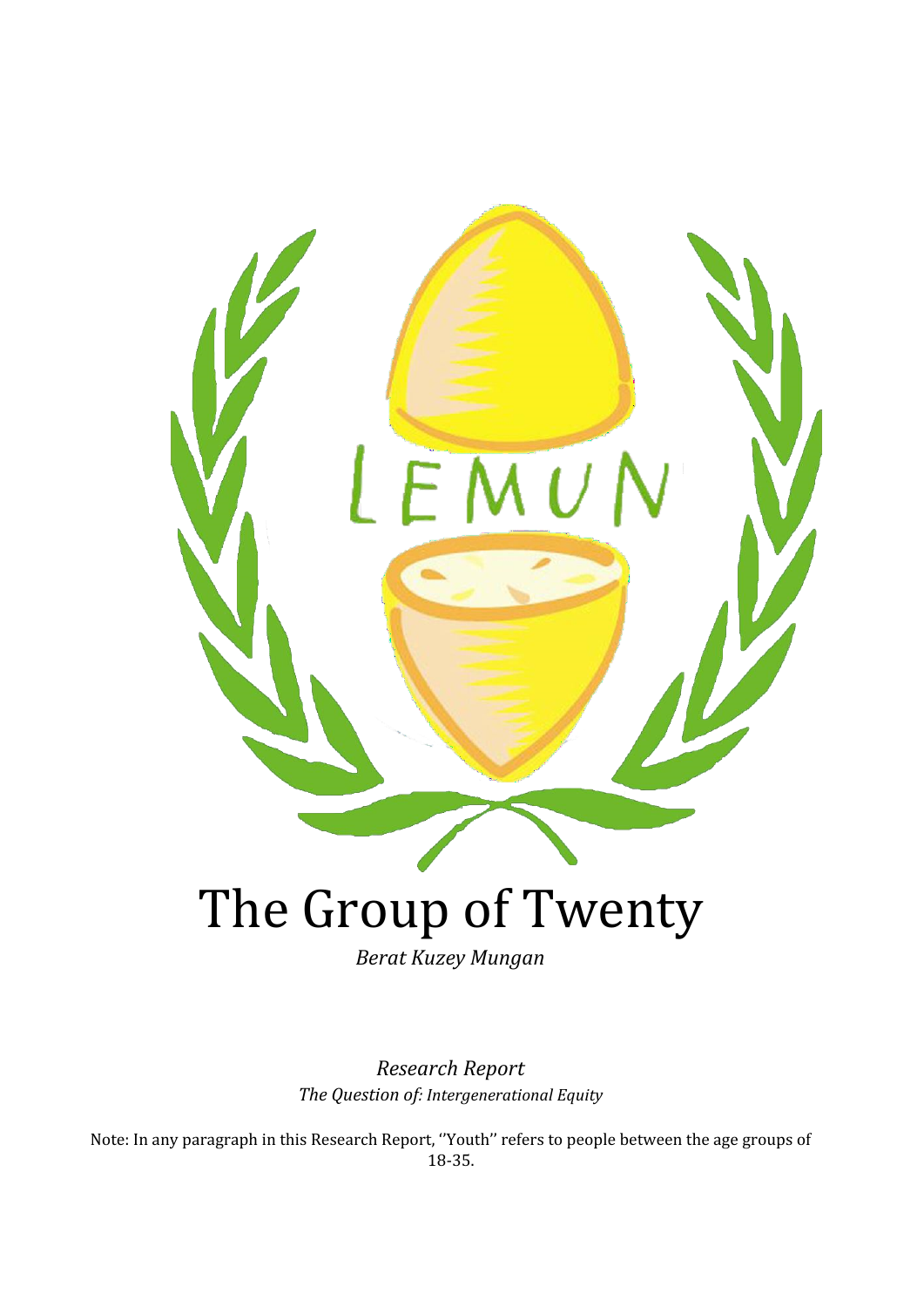Leiden Model United Nations 2019

*~ fresh ideas, new solutions ~*



## Introduction

Communication between communication, or the lack thereof, can have extensive effects on the communities. The topic of intergenerational equity highlights such as debt issues, improper use of natural resources & lack of environmental preservation.

In regards to the debt problems, crises usually result in large amounts of of debt by banks, and their local governments using a great deal of money in order to prop them up. Propping up banks results in general prices around the respective countries increasing. When general prices increase, debt and poverty usually follows. The 2008 financial crisis caused a lot of banks to be in substantial debt, most notably in the UK<sup>2</sup> and the US<sup>3</sup>.

Regarding the environmental part, it's one of the most deep-rooted issues of today, with the threat of global warming and worldwide pollution threatening to harm the environment into an irreversible state, if it wasn't so to begin with. The environmental part of the issue is at least as concerning as the financial part. Generations upon generations have used the environment to their needs regardless of how big of an area they destroyed or what species they have turned extinct doing so. A hefty amount of countries created policies and establish laws to try to reverse pollution and preserve the environment, but there still are a considerable amount of countries who don't have environmental sustainability on their agenda. A real threat to global cooperation, especially if rejected by bigger economies.

## The Committee

The G20 is a committee consisting of the 20 largest economies in the world. The 2019 attendees were the Presidents of Argentina, Australia, Brazil, Canada, China, France, Germany, India, Indonesia, Italy, Japan, Mexico, Russia, Saudi Arabia, South Africa, South Korea, Turkey, United Kingdom, United States, The European Council and the European Commission, with an added invitees of Chile, Egypt, the Netherlands, Senegal, Singapore, Spain, Thailand and Vietnam, also including special guests such and the heads of the IMF (International Monetary Fund) and Antonio Guterres, the UN Secretary General.

A rather recently founded summit, the G20, only has a history reaching back to 20 years, aiming to solve the Asian financial crisis and create a strong financial infrastructure globally. It used to only be attended by the finance ministers of the respective countries for about 10 years, but the 2008 financial crisis led the world leaders to believe that they should assess the problem(s) too, rather than solely leaving it to their financial deputies. As of 2019, the G20 is attended by Finance Ministers, Foreign Ministers and Heads of State<sup>4</sup>.

The G20 has transformed from a purely financial summit, to an occasion where not only finance, but also things like economics and sociocultural issues are discussed. Anything said or done in the G20 can have a considerable global effect, which was the case in the last 3 G20 summits; The 12<sup>th</sup>,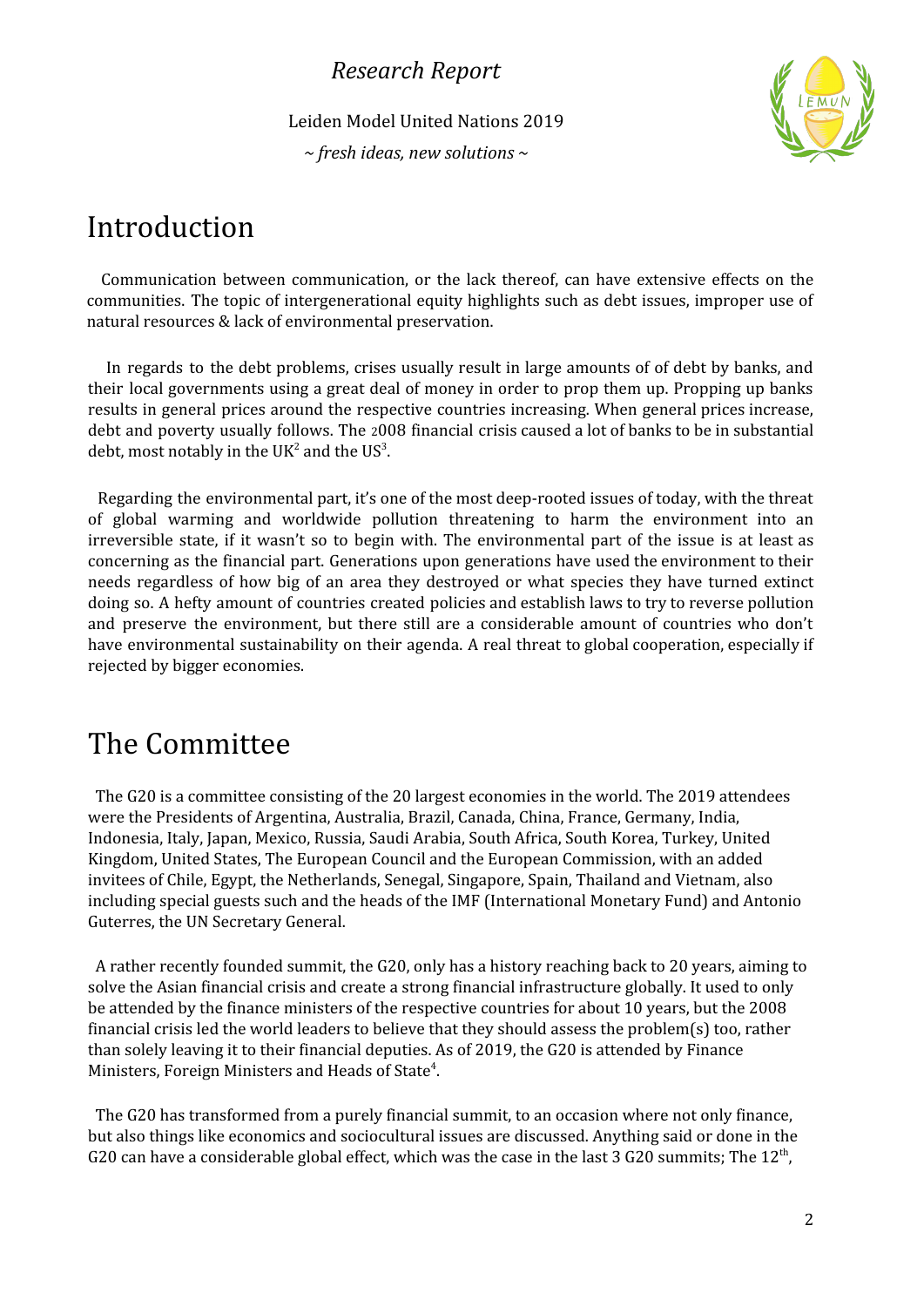Leiden Model United Nations 2019

*~ fresh ideas, new solutions ~*



13<sup>th</sup> and 14<sup>th</sup> summits, respectively the 2017 G20 in Hamburg, Germany, 2018 G20 in Buenos Aires, Argentina and 2019 G20 in Osaka, Japan drew a lot of attention from the media, mainly due to the decisions made by Heads of State. Many believe that these last few summits have led to a short-term tariff war.

Our committee will use the rules of the THIMUN procedure. That means that you will have lobbying time and will be called to the podium by raising your placards. May I remind all delegates that we don't have the power to sanction or deploy any means of military to any country, as taking immediate and strict action is the duty of the Security Council only. I would sincerely appreciate everyone following their country's policy, act in a diplomatic manner and be respectful to one another. Except for that, I have nothing else to expect. I hope we'll have a very enjoyable conference. This committee is destined to be a great one, especially considering the impact the G20 has on the world.

# **Key Terms**

**Intergenerational:** Existing or occurring between generations. **( Merriam-Webster \*1 )**

**Equity:** the quality of being fair and impartial **(Google Search \*2 )**

**Intergenerational Equity**: A concept/principle that draws attention to the fairness and equal opportunities between generations regarding the conservation of the environment and use of natural resources. **(Oxford Public International Law \*3 )**

 A definition in *John Macnicol's* book '*'Challenges of Aging'*' chapter 11, pages 229-249<sup>15</sup> summarizes Intergenerational equity as: "[It can be simply] defined as the view that public resources should be allocated 'fairly' between competing generations''

**Purchasing Power Parity:** PPP is a theoretical exchange rate that allow you to buy the same amount of goods and services. Used by government agencies to compare the output of countries which use different exchange rates. **(Thebalance.com\*4 )**

**Gross Domestic Product:** The total value of goods produced and services provided in a country during one year. **(Google Search \*5 )**

**Gross Domestic Product per capita:** GDP per capita is a measure of a country's economic output that accounts for its number of people. It divides the country's gross domestic product by its total population. **(Thebalance.com\*6 )**

# General Overview

#### **Note:**

• Statistics from the United States will be used in this research report as a result of having more public data that can be used to support the latitudes of this overview, but the same arguments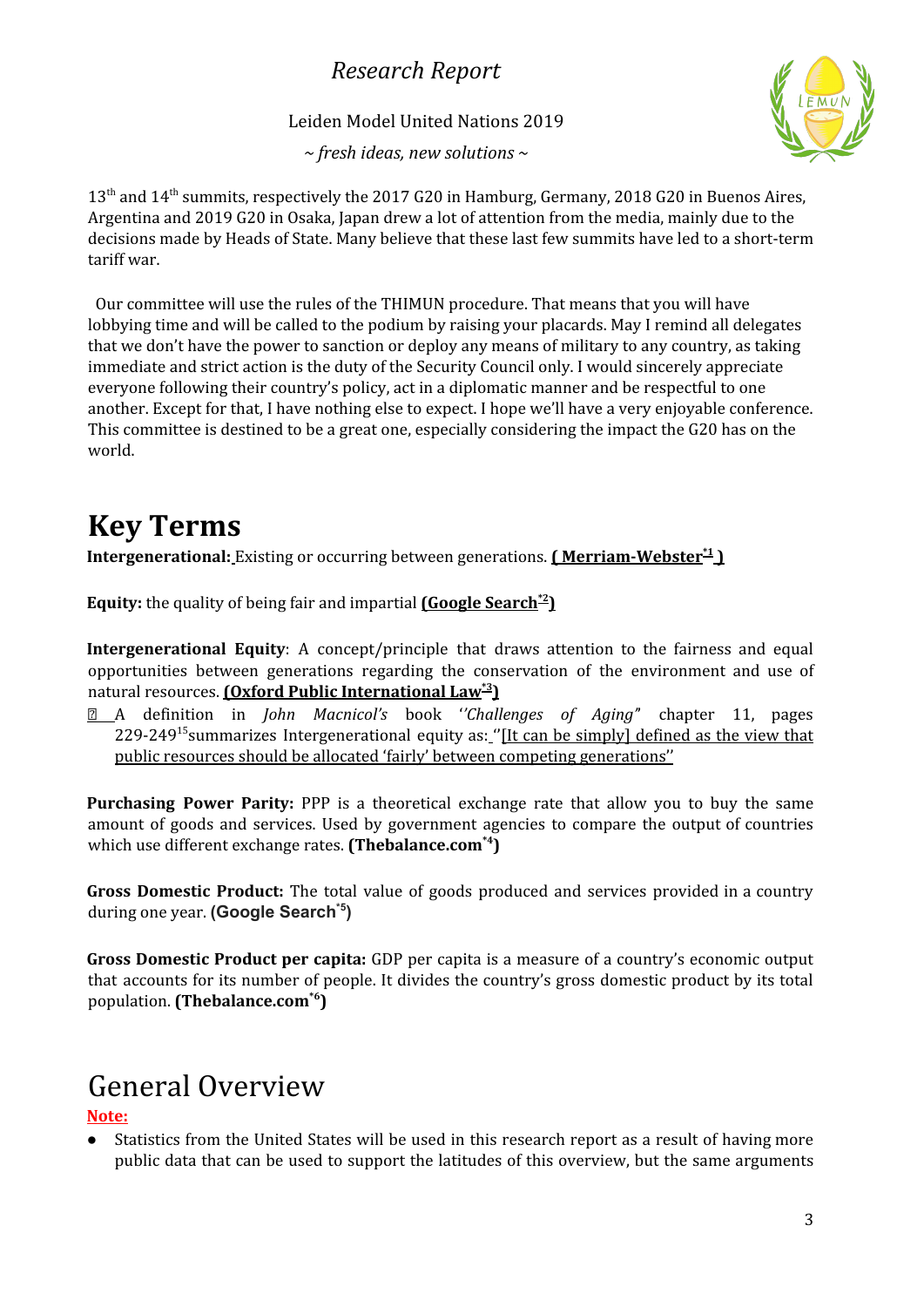Leiden Model United Nations 2019

*~ fresh ideas, new solutions ~*



could also be made by joining other parts of information of other countries<sup>2, 5, 6</sup> (GDP, PPP, Inflation, etc.).

The example given aren't disrespect or negative viewpoints to the countries by any means, nor are they opinions. They are their current policies and how they contribute to/help the issue.

The issue of Intergenerational equity is a very promising one, as it's a more recent issue, and has not been addressed that frequently throughout history, opening the floor for new ideas which will create the well-built infrastructure of equity between generations, hopefully a long-term sustainable and self-developing one. But at this point, an urgent call to action is needed. The UN SDGs are also vital to solving the problem, and should definitely be taken into account.

Intergenerational equity will lead to solving two major problems of depletion of natural resources and economy. The history of intergenerational equity is very simple and has 2 big milestones, The first documented recording debt by the Sumerian Civilization~, and the environmental crisis of the post 2000s. The last two G20 summits have not specifically focused on intergenerational equity, but have focused on improving the global economy and intervening with the depletion of natural resources, being two issues directly associated with Intergenerational Equity. It (Intergen. Equity) is a topic that most are not aware of, but debate indirectly by debating fairness and the difference between generations, which makes up the topic.

The principle of intergenerational equity states that different generations from the same country, or similar areas of living should have equal opportunities and rights, thus have ''fairness'' between the generations. It can be seen that many people, especially the younger ones (Post- 1980s), are concerned about the inequality that is present between generations, and the large gap of communication which makes it even more difficult to solve the problem, as the inequality is rejected by many. Even though an argument concerning the part who think that nothing has changed between generations could be made. inflation rates divided into GDP per capita statistics show that younger people are less likely to buy housing or other luxury items. This is partly due to the debt coming from previous generations and because of the increase in cost of living<sup>7</sup>. Simply put, the problem that is trying to be solved is inequality between generations.

Whether people had equal opportunities and resources has been a significant issue that people have debated on. For example, one would argue that Baby Boomers in the United States, people born between 1946 and 1964, had it easier, as a depiction of the increased birth rates, hence the name ''Baby Boomers''. However, the Baby Boomers point out that they had a very rough childhood and it was incredibly hard living only 5-10 years after the most devastating war In human history. In this debate, both sides seem to be correct on their own point of view, thus it seems like most that is/was done is justified, such as using natural resources, or drowning in debt. In this example, the Purchasing Power Parity of the United States, adjusted with inflation, shows that It has decreased<sup>5</sup> from \$14,940 to \$4.674 (Adjusted with the 8.26 inflation $^6$  rate from 1960 to 2019), thus making the newer generations less wealthy and in a situation ridiculed with debt, and a threat that is global warming. The principle of Intergenerational Equity states that all generations should have fairness. That would mean that the newer generation should have \$10,266 more on average in this particular scenario, but they don't, which means that, Intergenerational Equity has arguably not been reached between the Baby Boomers and Millennials, or any generation living in 2019. It's a fairly simply put example of intergenerational equity, there are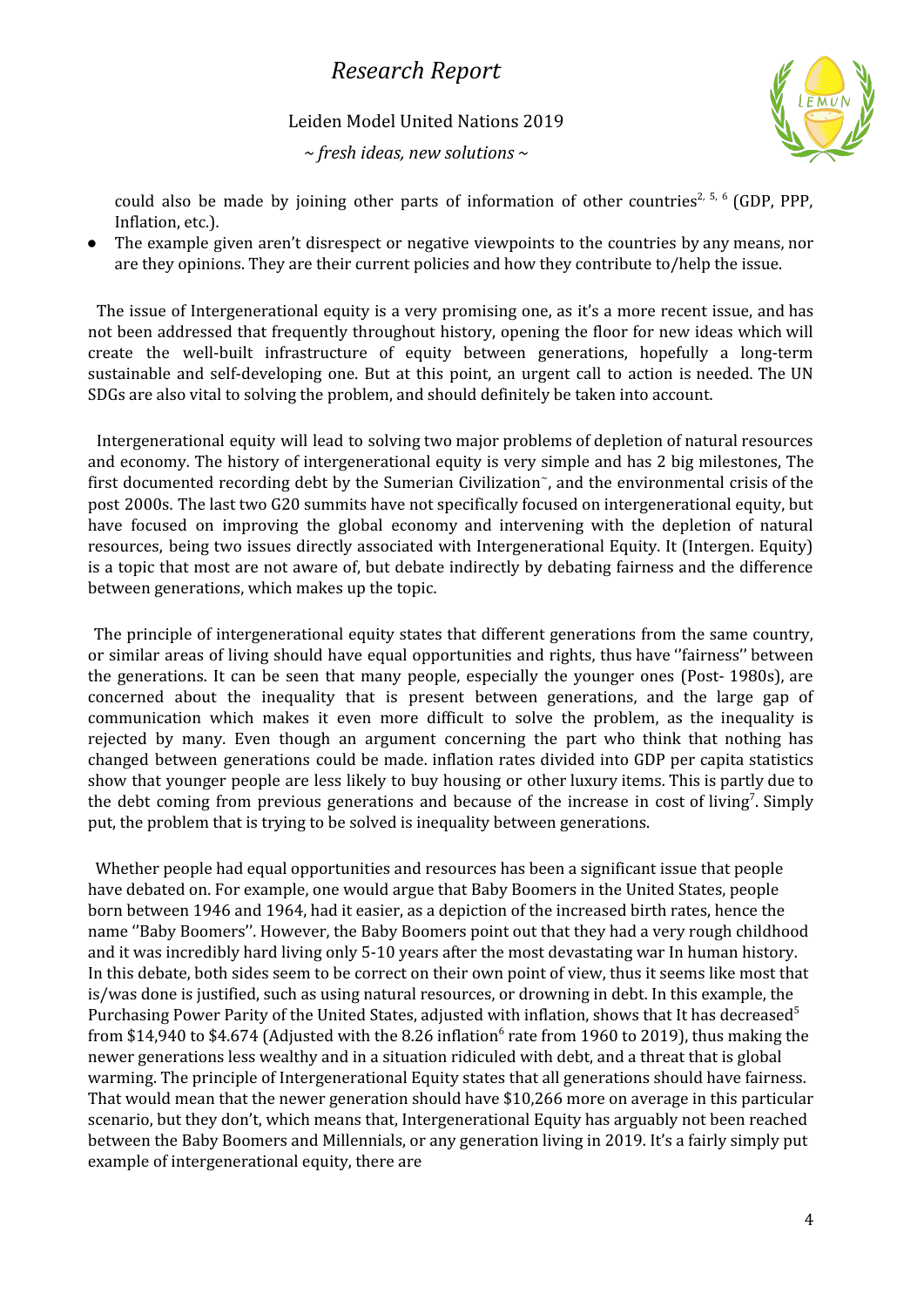Leiden Model United Nations 2019

*~ fresh ideas, new solutions ~*



many factors to the financial part, and there's also the resource consumption part of the issue, regarding the environment.

*The financial part*, if a very high accuracy solution is sought out, should have factors as technological improvement, political relations of the country one inhibits, Prosperity of someone's life compared to people in other countries (Prosperity that mostly isn't available as statistics, similar to accessible technology, class standards, the effort it takes to rise to a certain position in a job, socio-cultural ability and efficiency etc.) and so on so forth. *The environmental part* of the issue ~*: Many* sources confirm that the Sumerians have the first documented recording of debt, but what exact year B.C. seems to change from source to source.

is a different layer of debate, which I'll do my best to explain in the paragraph. The threat possessed is huge. The environmental problem has two aspects to it: The earlier generations' misuse of the environment, and misuse in our current decade(s).

*The misuse of older generations* isn't easy as pointing fingers and saying ''They didn't respect the environment, its *all their fault*''. Yes, the earth has been getting hotter since the 1800s 7 , but the general public only become aware about 20-30 years ago, thus all the excessive use of wood, petrol & clean water sources could have been less if people had known about this global crisis. Again, much like other subjects, it could be argued otherwise, and that they ''should've know'', but that's not the topic of this committee, or any MUN conference*. The misuse of current generations* is what's extremely concerning. Developed countries are ignoring global warming and using even more of natural resources. The U.S. has completely rejected climate change and pulled out of the climate agreement. The Chinese Government has cooperated with the UNDP<sup>9</sup>, but their companies and nations itself is still extremely consumptive, with nearly 80% of their GDP coming from consumption<sup>10</sup>. Many more countries such as Saudi Arabia, Qatar, the UAE and the Russian Federation are also relatively consumptive, with respectively having 37.9%<sup>11</sup>, 24.6%<sup>12</sup>, 38.5%<sup>13</sup>, and  $47\%$ <sup>14</sup> contribution to their GDP. I believe a quick comparison is all that is needed to summarize the magnitude of the consumption rates: If all of Europe decided to go environmentally friendly, which are around 500 million people, with -let's say- more than half of the U.S., about 150 million and 200 million people from other countries decided to go environmentally friendly, it would total to around 850 million people around the globe doing so. China's population is 1.38bn alone. This example is not counting countries who are populously dense as India, Russia, and the whole African continent. Negativity should be despised at all costs, but our globe won't last long If these actions are continued. We can't fault these countries because, from a political standpoint, these countries are trying to improve their economies by consuming, and creating the product that is to be consumed.

There have nearly been no references to Intergenerational equity except for '*'Protecting future generations from war''* and '*'to protect the planet from degradation'' in* the United Nations Sustainable Development goals according to a report by *Otto Spijkers*\*~. But there have been references to ''saving future generations'', thus it's the UN's duty to do so; The UN needs to solve the issue of intergenerational equity if they want to save their future generations.

## Major Parties Involved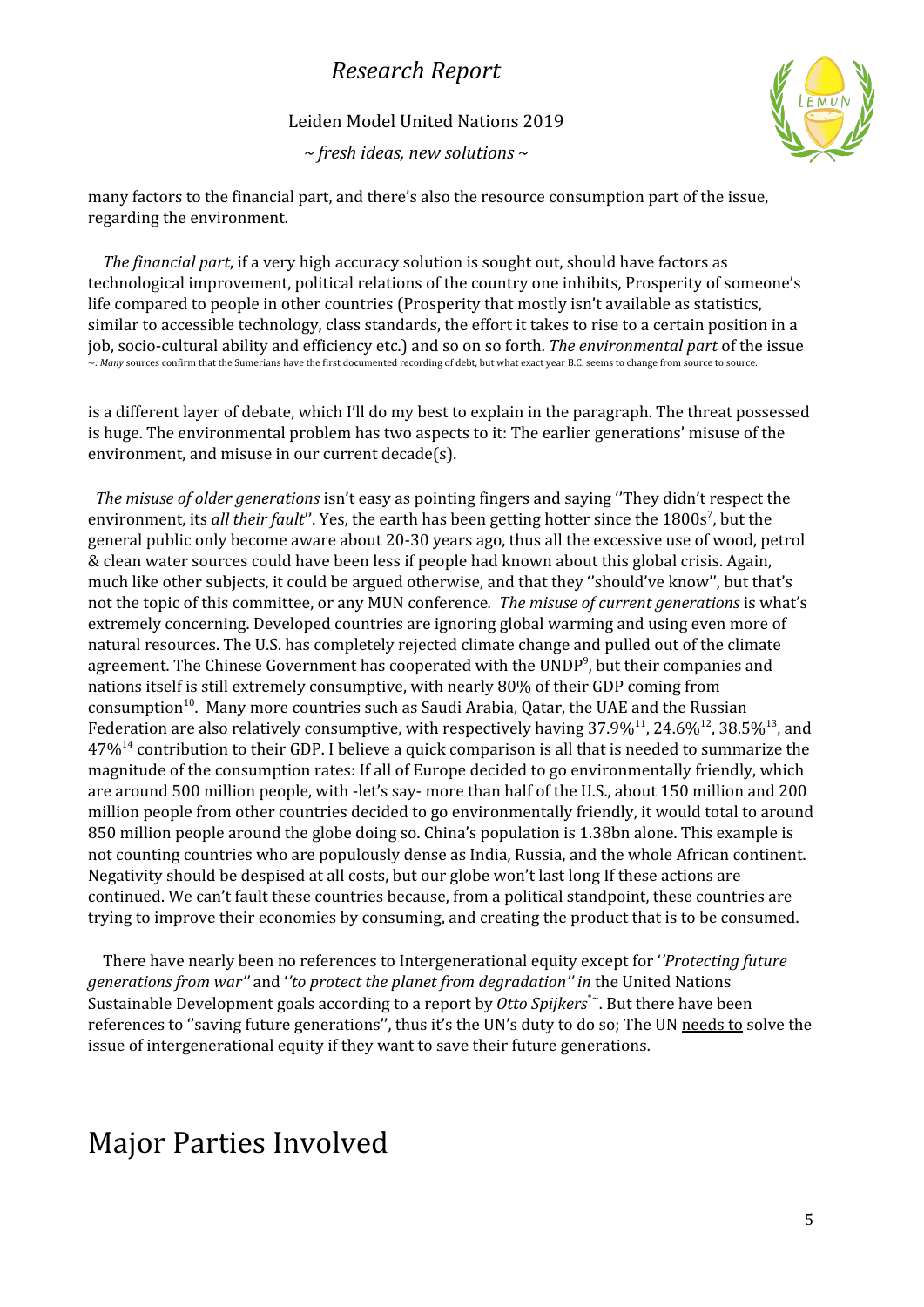Leiden Model United Nations 2019

*~ fresh ideas, new solutions ~*



#### **Directly Related:**

**Note: As mentioned in further parts of the MPI, a country not investing in their youth would have serious economic problems in the future. It's debatable whether the way they countries invest in their youth is right or not, but most developed countries invest in their youth one way or another.**

[https://www.theguardian.com/politics/2016/jul/02/tory](https://www.theguardian.com/politics/2016/jul/02/tory-tax-benefit-plans-generation-divide) [-tax-benefit-plans-generation-divide](https://www.theguardian.com/politics/2016/jul/02/tory-tax-benefit-plans-generation-divide)<sup>16</sup>

**The European youth (Members of the EU) 16 :** The European youth have had more than a few instances of where they have protested against their situation. As mentioned in the general overview, the GDP per capita adjusted with inflation has significantly decreased over the last few decades. The image on the right is showing teenagers protesting against the unfair tax brackets although allegedly promised otherwise. Communication regarding the problems of the



newer generation(s) is also vital, as they learn about the similar struggles of others. *The members of the EU will eventually have to take notice of these widespread protests, if they haven't already. This* could cause big trouble in the EU, as most of their youth is already leaving for countries which can *provide more financial gain. The EU being habitable*

*depends on their inventive and modern viewed culture.*





**The American youth (United States & Canada)<sup>17</sup>: The image on the right of this paragraph shows** Canadians who are protesting against the debt they struggle to pay from previous generations, rise in everyday goods and the general unfairness they seem to supposedly struggle with. The U.S. would especially struggle with treating the newer generations 'unfairly~" as most of the upper-middle class and middle-class citizens inhibiting the U.S. are "old money\*"<sup>19</sup>.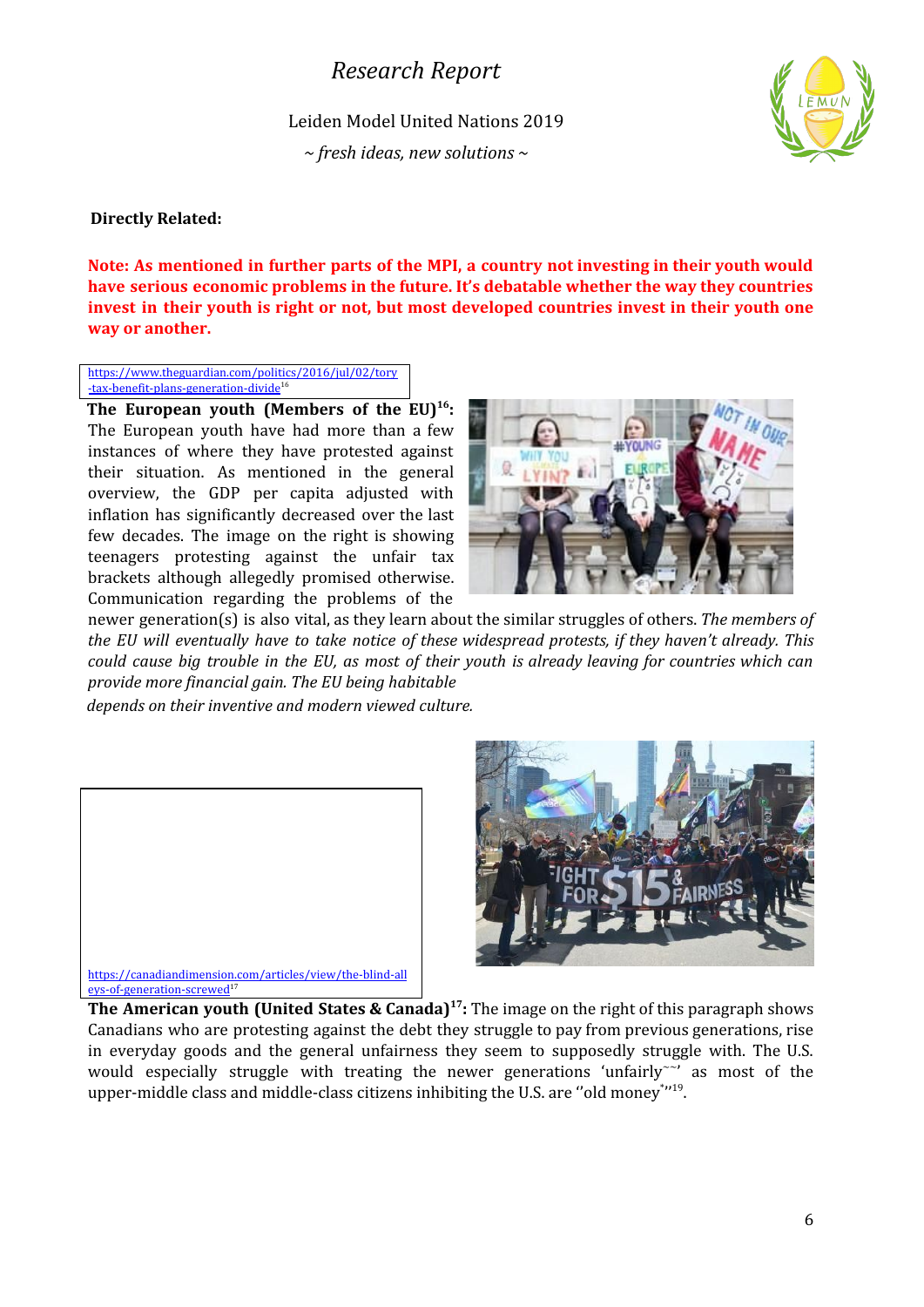Leiden Model United Nations 2019

*~ fresh ideas, new solutions ~*



#### **Indirectly Related:**

**Signees of the Paris Climate Agreement/Accord 18 :** 185 states, the EU and 11 signatories are/should be responsible of protecting the climate, and the environment's resources, again, indirectly contributing to solving the problem of intergenerational equity. This means that most states that have taken notice of the dissatisfaction and the obvious $\tilde{ }$  dissatisfaction of their youth means that if they are treated unfairly, the countries' economies could take a big hit, especially when in 5-10 years when the current working class will be replaced and taken over by the new generations as the heads of means of business.

\*: I don't have the authority to decide on what's fair and what's not, it's only an opinion but could be debated upon. ''Old Money'' means families with significant amount of money left for more-than-a-few generations.

 $\sim$  : Arguably obvious. It could easily be rejected by a country who doesn't invest in their youth as much as others. But if argued otherwise, the future of the country's

economy wouldn't be as beneficial since a lot of the new generation who believe they are being treated unfairly could leave the country, and take stocks & means of investment with them while doing so.

|  | Timeline of Events: |  |  |  |  |  |
|--|---------------------|--|--|--|--|--|
|--|---------------------|--|--|--|--|--|

| Date:          | Event:             | By:                 | Place:          | <b>Relevance:</b>   |
|----------------|--------------------|---------------------|-----------------|---------------------|
| 3500-4000      | Creating the first | The Sumerian        | Mesopotamia     | Debt from           |
| B.C.           | documented record  | Civilization        |                 | previous            |
|                | of 'family debt'   |                     |                 | generations is      |
|                |                    |                     |                 | one of the main     |
|                |                    |                     |                 | issues that is      |
|                |                    |                     |                 | trying to be        |
|                |                    |                     |                 | solved in           |
|                |                    |                     |                 | Intergenerational   |
|                |                    |                     |                 | Equity. It's        |
|                |                    |                     |                 | history is          |
|                |                    |                     |                 | beneficial to the   |
|                |                    |                     |                 | topic.              |
| 4-5 July 2012  | Global Conference  | The World Future    | Varembe         | A world-wide        |
| & 2013         | on implementing    | Council and UN      | Conference      | conference to       |
|                | intergenerational  | Environment         | Room, Rue de    | raise awareness     |
|                | equity $20$        | Development         | Varembe 1-3,    | on the topic and    |
|                |                    | Programme           | 1202 Geneva,    | discuss possible    |
|                |                    | (UNEP)              | Switzerland     | solutions           |
| $21st$ of June | "Intergenerational | <b>AGE Platform</b> | European        | The largest         |
| 2018           | Fairness: which    | Europe and the      | Parliament,     | non-UN event        |
|                | challenges, which  | European Youth      | <b>Brussels</b> | regarding the       |
|                | solutions?"21      | Forum, in           |                 | subject in the last |
|                |                    | participation with  |                 | decade,             |
|                |                    | EP Heinz K.         |                 | organized by the    |
|                |                    | Becker, MEP         |                 | EYF and AGE EU.     |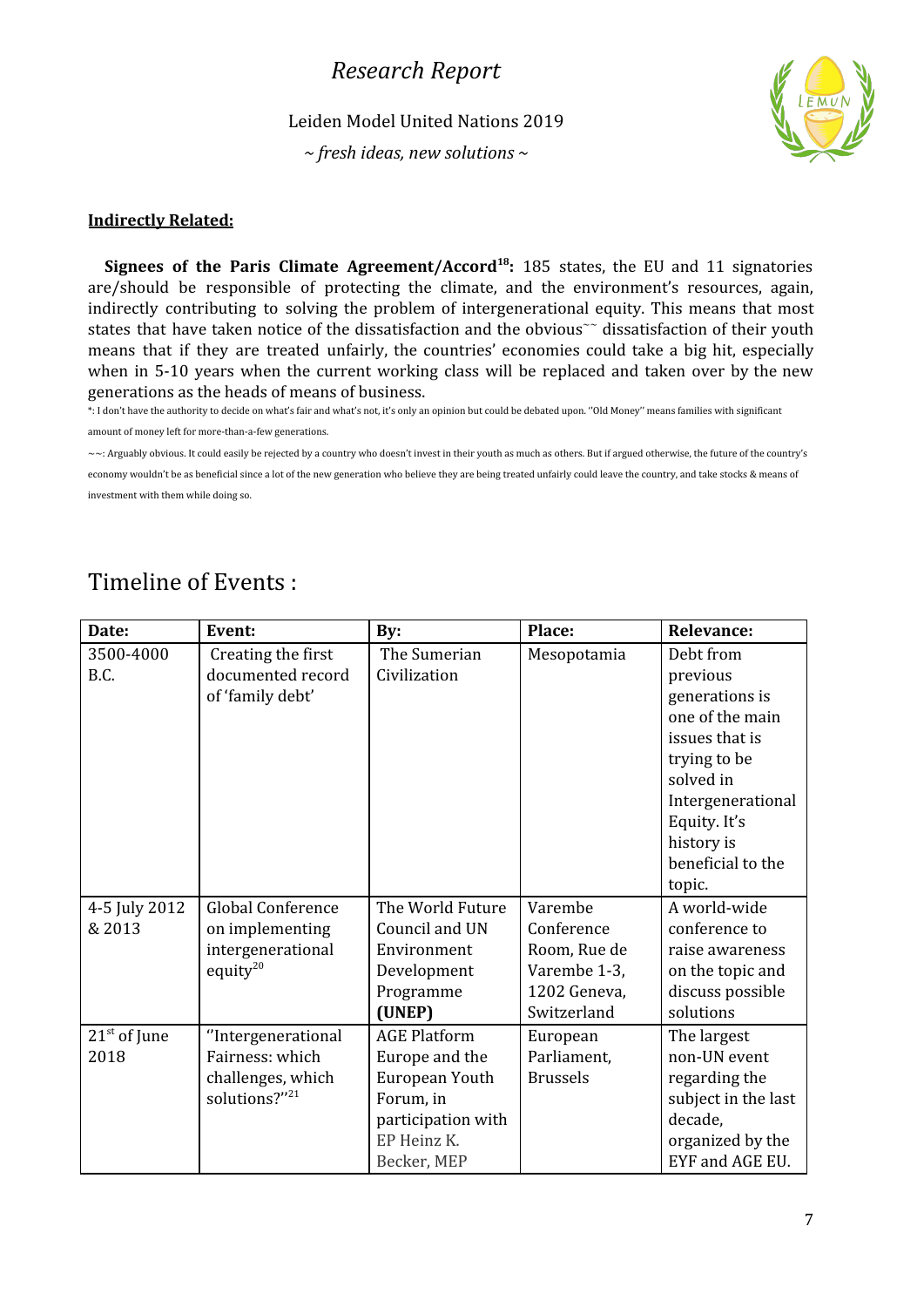#### Leiden Model United Nations 2019



*~ fresh ideas, new solutions ~*

|                |                       | Brando Benifei,<br><b>MEP Lambert Van</b><br>Nistelrooij,<br>Vice-Chairs of the<br>Intergroup<br>subgroup on |                      | It's a step<br>towards solving<br>the problem in<br>itself. |
|----------------|-----------------------|--------------------------------------------------------------------------------------------------------------|----------------------|-------------------------------------------------------------|
|                |                       | Active Ageing and<br>Solidarity                                                                              |                      |                                                             |
|                |                       | between                                                                                                      |                      |                                                             |
|                |                       | Generations                                                                                                  |                      |                                                             |
| $16th$ of July | BCCIC's youth         | British Columbia                                                                                             | 466 Lexington        | The post 1990s                                              |
| 2019           | delegation to the UN  | Council for                                                                                                  | avenue New           | generations                                                 |
|                | High Level Political  | International                                                                                                | York, New York,      | taking direct                                               |
|                | Forum (HLPF)          | Cooperation                                                                                                  | <b>United States</b> | action in                                                   |
|                | organized an event    | (BCCIC),                                                                                                     |                      | cooperation with                                            |
|                | for Intergenerational | Co-hosted by the                                                                                             |                      | the UN in order                                             |
|                | Equity and the        | Canadian Council                                                                                             |                      | to solve the issue                                          |
|                | Sustainable           | for International                                                                                            |                      |                                                             |
|                | Development Goals     | Cooperation                                                                                                  |                      |                                                             |
|                | (UNSDG's)             | (CCIC)                                                                                                       |                      |                                                             |

# Previous attempts to solve the issue

Previous attempts to solve the issue were predominantly conferences and other ways of bringing the problem to the general public's knowledge. The UNEP has very closely followed the issue as seen by their input to organizing conference. Two of the 17 UNSDG's [See last paragraph of the General Overview] state, respectively, ''Decent work & economic growth'' and ''Reduced Inequalities'' which both apply to the situation, so it's only right for the UNEP to take action. The World Future Council and the respective youth branches of unions are also highly active in the area, especially in Scandinavia and Europe, regarded as one of the top contributors the subject<sup>22,23</sup>. The university of Utrecht has also published a very extensive report on the subject, reviewing both local and global intergenerational equity, and opening it to the public<sup>23</sup>, which gives everyone a chance to have a very detailed read on the subject.

## The Future

What the future currently holds for the subjects is not much different than its history: mostly different ways to draw attention to the subject with conferences, but there have been a spike In research regarding the subject from Universities<sup>23</sup> and researchers\*~,<sup>24</sup>. Currently, as the years go by, more reports should be published as statistics show, but a plan with a very strong infrastructure has to be done before 2030 if the SDGs want to be achieved. With the anti-climate change wave slowly fading away nearing 2020, there are ten years left to properly develop means to meet the principles of Intergenerational Equity.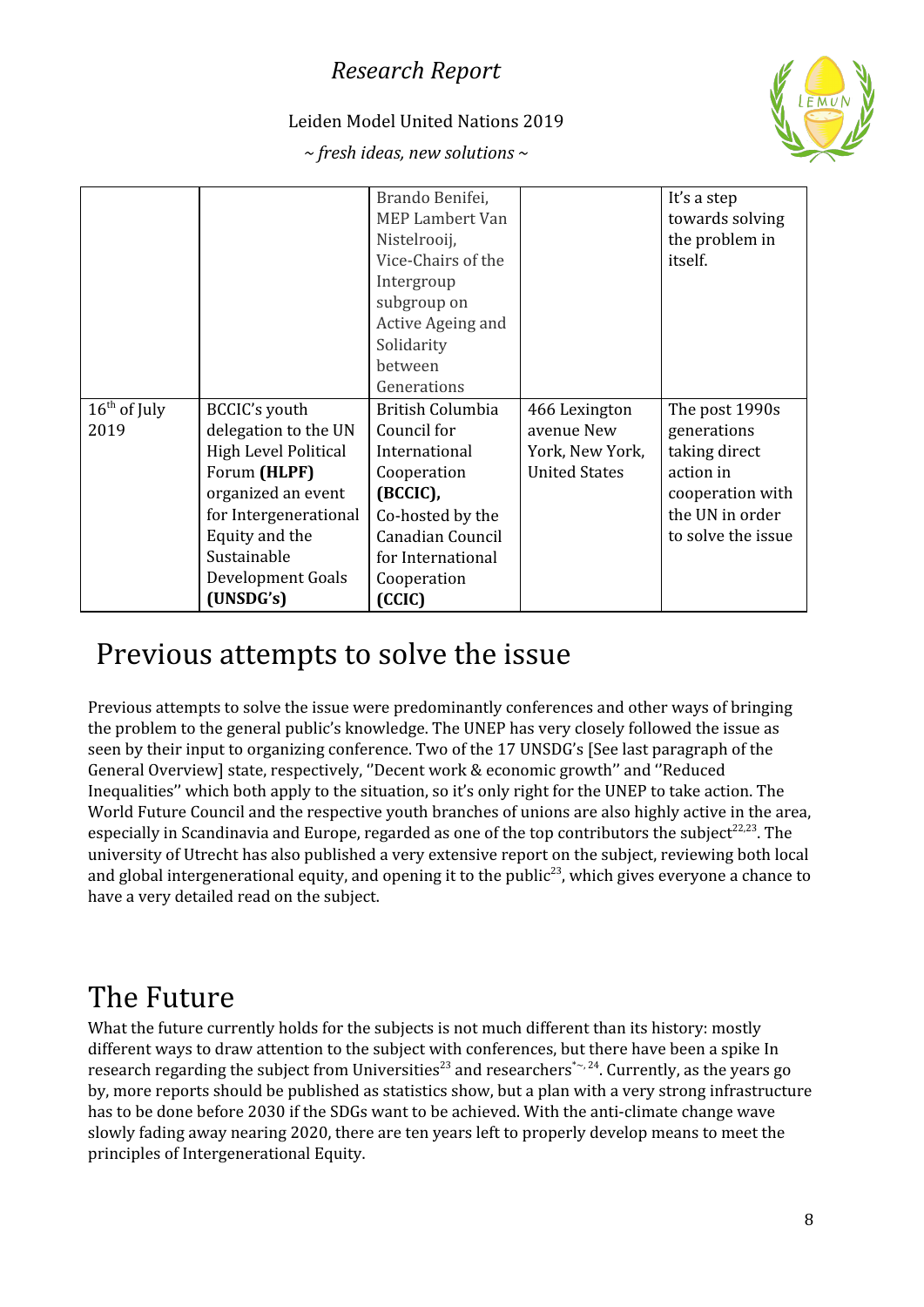Leiden Model United Nations 2019

*~ fresh ideas, new solutions ~*



# Questions a Resolution Must Answer (Q.A.R.M.A.)

*Dear Delegates, a resolution should address the financial and environmental part of the issue, but the more ways to solve a problem there are, the better any resolution will get, so please don't limit* yourselves to the things I've written in both this Q.A.R.M.A part and the Research Report as a whole. It *doesn't only have to be the two sub-topics (financial and environmental), solutions could be added or replace if believed to be more beneficial for the UN and the world as a whole. -Kuzey Mungan*

Intergenerational Equity isn't precisely mentioned in the UNSDG's, but that only opens the floor delegates to pave their own way and create their own restrictions on the issue, with such an issue connecting vital issues of economy and climate change, how could the UN approach this issue?,

- Will a proper plan to increase the financial situation of the youth effect the respective countries' economies?
- If so, how much would it effect it?
	- How big of a hit are countries willing/able to take on their economies to be considered 'worth it' for the UN and a good investment for the countries?
	- Could the same standard be set among all member states or is there another way around it?
	- Does the financial plan correlate with the environmental plan?
	- Since the UN doesn't have strict jurisdiction over any country, how will other countries agree to participate in the suggested intergenerational equity plan?
	- Can the consumption rates of countries balance out the others who lack wealth?
- **■** If so, how would it be done while following the UN Charter?
	- Why should countries agree with the presented clauses?
- **E** How would it benefit them?
- **E** How will a common point be reached?
	- Are the (most) of the youth's requests fulfilled?
	- Does this [Hypothetical] resolution take action?
	- How long will this resolution stay in effect?
- How long will it take to reach it's full effectiveness?
	- Does this resolution create the infrastructure for improvements to be made?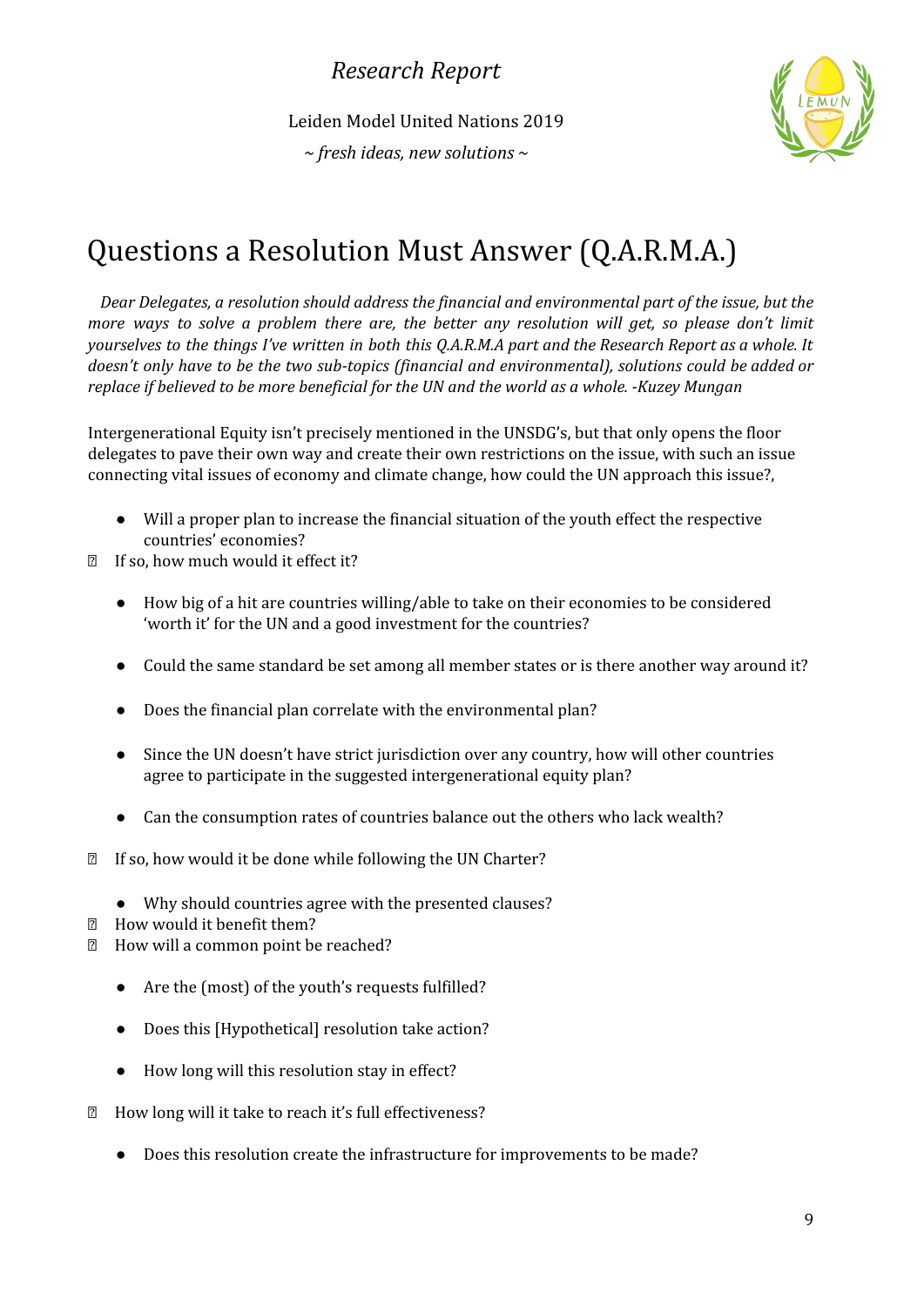Leiden Model United Nations 2019

*~ fresh ideas, new solutions ~*



# Further Reading

- If general info on the committee and its history is needed, this link sums it up in a shorter than usual manner, but is great in order to get a grip of the concept:
- <https://www.thebalance.com/what-is-the-g20-3306114>
- A debate-like article about Intergenerational Equity:
- [https://www.cairn-int.info/article-E\\_RFS\\_544\\_0641--rethinking-inter-generational.htm](https://www.cairn-int.info/article-E_RFS_544_0641--rethinking-inter-generational.htm)
- A 16 page downloadable PDF written by Rita Vasconcellos Oliveira. The first 12 pages could bebotbeneficial to read:
- <https://www.mdpi.com/2071-1050/10/2/427/pdf>
- Investopedia's take on defining PPP and GDP *[A more serious and diplomatic approach to the definitions*]:
- <https://www.investopedia.com/updates/purchasing-power-parity-ppp/>
- *●* Thebalance.com's definition of PPP *[A very casual and relaxed approached to the subjects, definitely shouldn't be quoted in session, but it helps to understand PPP's use]:* <https://www.thebalance.com/purchasing-power-parity-3305953>
- *●* The University of Utrecht's very extensive report on both local and global intergenerational equity:
- [https://dspace.library.uu.nl/bitstream/handle/1874/361333/E\\_Dirth\\_5786851\\_Thesis.pdf?seq](https://dspace.library.uu.nl/bitstream/handle/1874/361333/E_Dirth_5786851_Thesis.pdf?sequence=2&isAllowed=y) [uence=2&isAllowed=y](https://dspace.library.uu.nl/bitstream/handle/1874/361333/E_Dirth_5786851_Thesis.pdf?sequence=2&isAllowed=y)

# Bibliography

**Bibliography for the definitions of key-words:**

\*1 [:https://www.merriam-webster.com/dictionary/intergenerational](https://www.merriam-webster.com/dictionary/intergenerational)**(Merriam-Webster Dictionary)**

\*2:[https://www.google.com/search?q=equity+definition&oq=equity+definition&aqs=chrome..69i57](https://www.google.com/search?q=equity+definition&oq=equity+definition&aqs=chrome..69i57j0l5.1981j0j4&sourceid=chrome&ie=UTF-8) [j0l5.1981j0j4&sourceid=chrome&ie=UTF-8](https://www.google.com/search?q=equity+definition&oq=equity+definition&aqs=chrome..69i57j0l5.1981j0j4&sourceid=chrome&ie=UTF-8) **(Google Search)**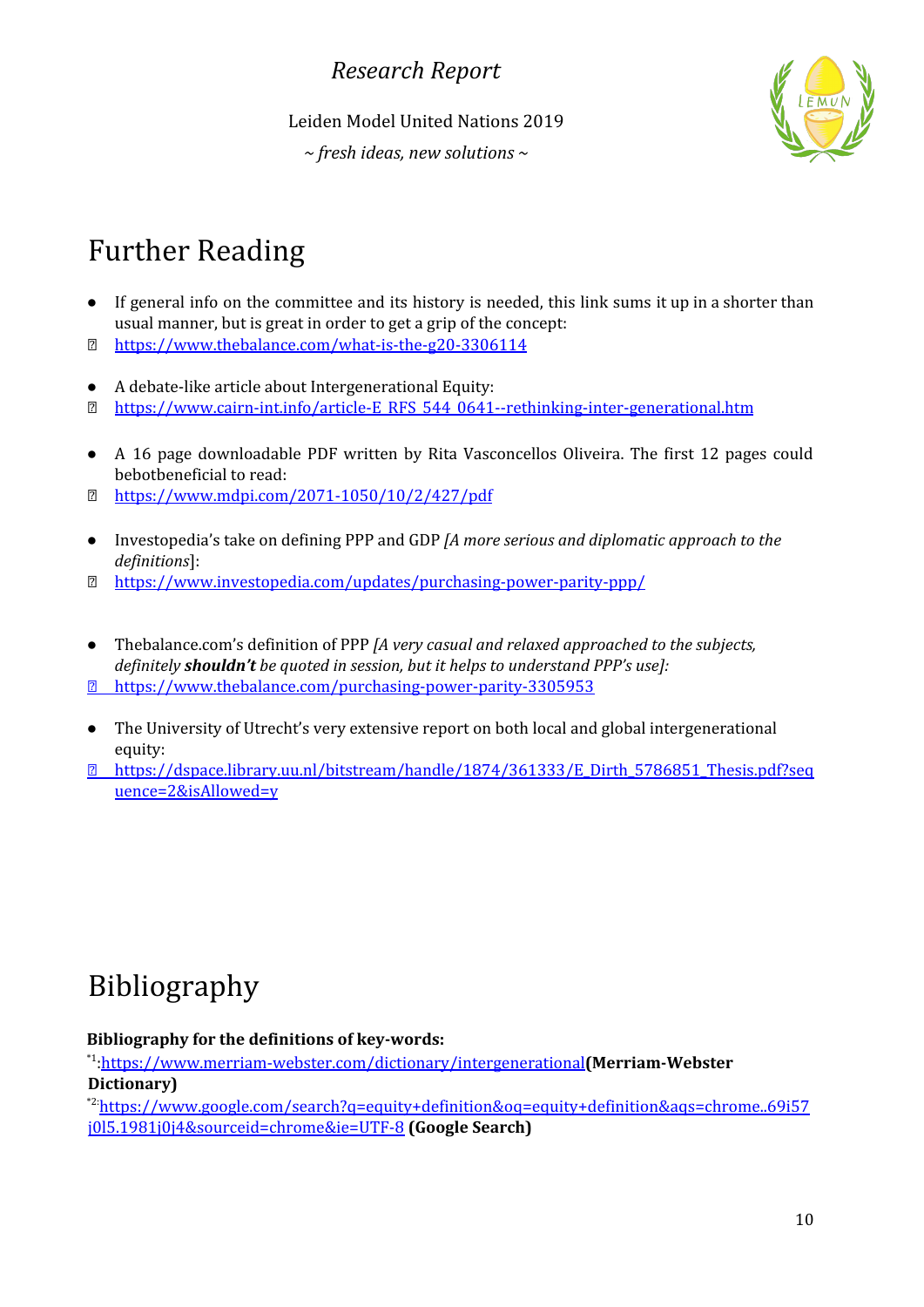#### Leiden Model United Nations 2019

*~ fresh ideas, new solutions ~*



\*3 : <https://opil.ouplaw.com/view/10.1093/law:epil/9780199231690/law-9780199231690-e1421> **(Oxford International Law)**

\*4 **:** <https://www.thebalance.com/purchasing-power-parity-3305953> **(Thebalance.com definition)** \*5:[https://www.google.com/search?q=gross+domestic+product+definition&oq=gross+domestic+pr](https://www.google.com/search?q=gross+domestic+product+definition&oq=gross+domestic+product+definition&aqs=chrome..69i57j0l5.6130j0j4&sourceid=chrome&ie=UTF-8) [oduct+definition&aqs=chrome..69i57j0l5.6130j0j4&sourceid=chrome&ie=UTF-8](https://www.google.com/search?q=gross+domestic+product+definition&oq=gross+domestic+product+definition&aqs=chrome..69i57j0l5.6130j0j4&sourceid=chrome&ie=UTF-8) **(Google Search) \*6:**[https://www.thebalance.com/gdp-per-capita-formula-u-s-compared-to-highest-and-lowest-330](https://www.thebalance.com/gdp-per-capita-formula-u-s-compared-to-highest-and-lowest-3305848) [5848](https://www.thebalance.com/gdp-per-capita-formula-u-s-compared-to-highest-and-lowest-3305848) **(Thebalance.com)**

#### **Others:**

**1 :** <https://g20.org/en/summit/about/> **(Information on the Summit and the attendees)** <sup>2</sup>[:http://theconversation.com/more-and-more-young-people-are-falling-into-debt-but-its-not-their](http://theconversation.com/more-and-more-young-people-are-falling-into-debt-but-its-not-their-fault-86006) [-fault-86006](http://theconversation.com/more-and-more-young-people-are-falling-into-debt-but-its-not-their-fault-86006) **(UK's bank prop-up resulting in debt)**

3 :

[https://www.theguardian.com/commentisfree/2011/jan/24/curb-the-banks-government-proppe](https://www.theguardian.com/commentisfree/2011/jan/24/curb-the-banks-government-propped-them-up) [d-them-up](https://www.theguardian.com/commentisfree/2011/jan/24/curb-the-banks-government-propped-them-up) **(US propping up banks)**

4 **:** <https://www.thebalance.com/what-is-the-g20-3306114> **(G20 Attendees & general info)**

5 **:** <http://www.demographia.com/db-ppp60+.htm> **(Purchasing Power Prosperity Chart of 14 nations)**

6 **:** <http://www.in2013dollars.com/us/inflation/1964?amount=1> **(Inflation rate of the U.S.)**

7 **:**[https://theconversation.com/millennials-are-us-1-trillion-in-debt-but-theyre-better-at-saving-tha](https://theconversation.com/millennials-are-us-1-trillion-in-debt-but-theyre-better-at-saving-than-previous-generations-112206) [n-previous-generations-112206](https://theconversation.com/millennials-are-us-1-trillion-in-debt-but-theyre-better-at-saving-than-previous-generations-112206) **(Millennial Debt)**

8 [:https://www.ucsusa.org/global-warming](https://www.ucsusa.org/global-warming) **(Global Warming)**

9 **:** <http://www.cn.undp.org/> **(China's UNDP website)**

10 **:** <http://www.chinadaily.com.cn/a/201809/20/WS5ba30475a310c4cc775e7413.html> **(80% of China's GDP coming from consumption)**

**11 :** <https://www.ceicdata.com/en/indicator/saudi-arabia/private-consumption--of-nominal-gdp> (Saudi Arabia's GDP Contribution of consumption)

<sup>12</sup>: <u><https://www.ceicdata.com/en/indicator/qatar/private-consumption--of-nominal-gdp></u> (Qatar's GDP Contribution of consumption)

**13 :**

[https://www.ceicdata.com/en/indicator/united-arab-emirates/private-consumption--of-nominal](https://www.ceicdata.com/en/indicator/united-arab-emirates/private-consumption--of-nominal-gdp)[gdp](https://www.ceicdata.com/en/indicator/united-arab-emirates/private-consumption--of-nominal-gdp) (United Arab Emirates' GDP Contribution of consumption)

<sup>14</sup>: <https://www.ceicdata.com/en/indicator/russia/private-consumption--of-nominal-gdp> (Russian Fed.'s GDP contribution of consumption)